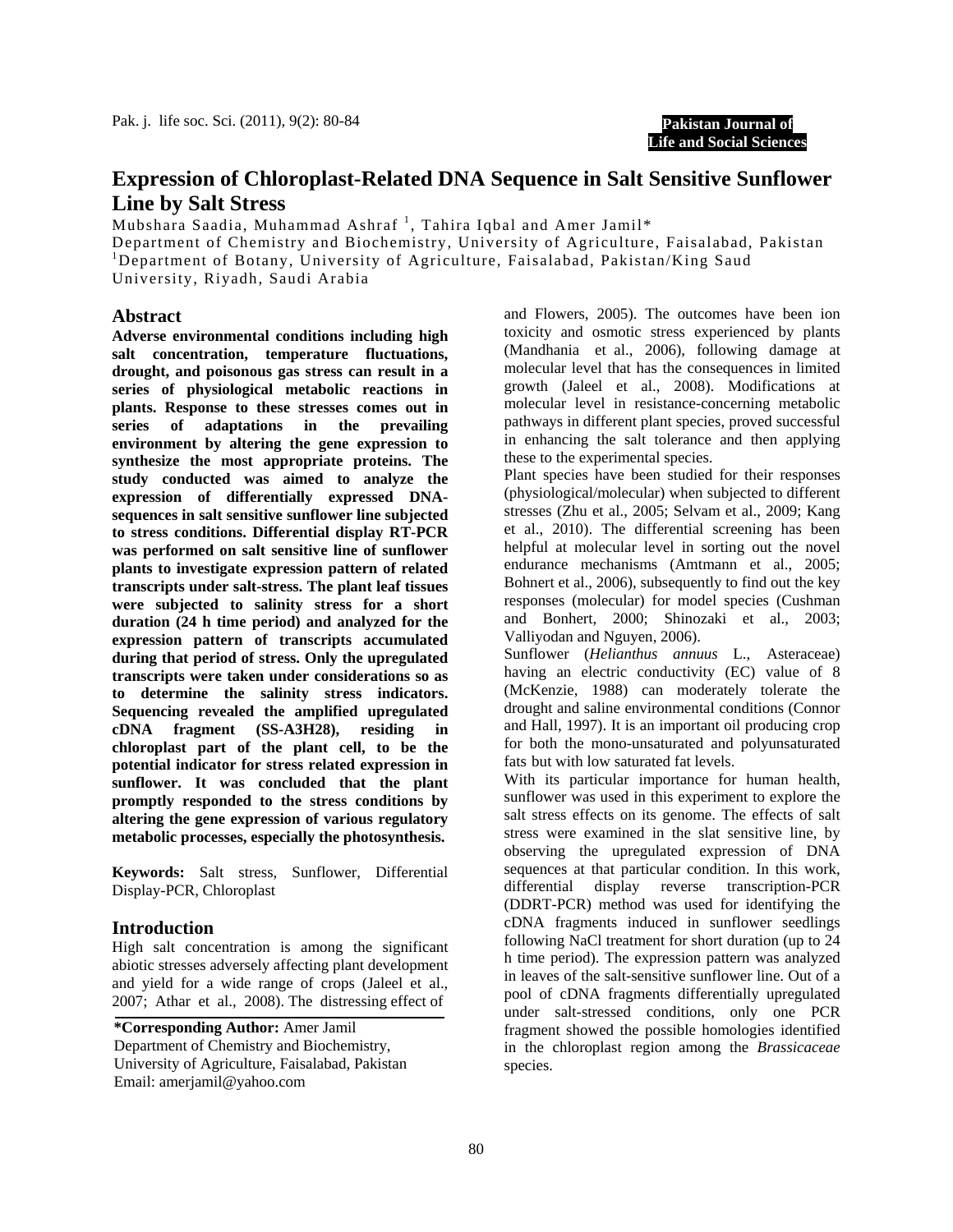# **Materials and Methods**

### **Plant growth conditions and salt treatment**

Seeds of sunflower salt sensitive line S-278, were obtained from National Agriculture Research Center (NARC), Islamabad, Pakistan and germinate in washed moist sand filled in plastic pots (sand culture). The experiment at seedling stage was carried out in a controlled growth room of Department of Botany, University of Agriculture Faisalabad. The growth temperature was maintained at  $26^{\circ}$ C with a 16/8 h light/dark photoperiod and light intensity of  $150 \mu$  Em-2S-1. Five days old seedlings were fertilized with full strength Hoagland's nutrient solution (Hoagland and Arnon, 1950). After 2-weeks, the control plants remained in the nutrient medium but the experimental plants were irrigated with 150 mM NaCl added to the Hoagland's nutrient solution.

The seedlings were harvested after 3 h, 6 h, 12 h and 24 h of salt irrigated water to examine the effect of the salinity shock on gene expression. Plant samples were collected and leaves of each seedling were separated for further work, snap frozen in liquid nitrogen and stored at -80 oC, in plastic bags.

### **RNA extraction and cDNA synthesis**

Total RNA was isolated from leaf tissues of frozen plant samples (approximately 100 mg)using the plant RNeasy system (Qiagen, Canada), following the manufacturer's instructions. The total RNA was quantified on a GeneQuant Pro (Amersham Biosciences) spectrophotometer and the quality of RNA was analyzed electrophorizing the samples on 1% agarose gel (Sambrook and Russel, 2001). The sequences of the primers (anchored and arbitrary) used were as described by the Deng et al*.* (1999). These were;

#### **Anchored primers:**

HT11M: 5/-AAGCTTTTTTTTTTTA/G/C-3/

### **Arbitrary primers:**

HAP25: 5/-AAGCTTTCCTGGA-3/; HAP26: 5/- AAGCTTGCCATGG-3/;

HAP27: 50-AAGCTTCTFCTGG-3/; HAP28: 5/- AAGCTTACGATGC-3/;

HAP29: 5/-AAGCTTAGCAG-CA-3/; HAP30: 5/- AAGCTTCGTACGT-3/;

HAP31: 5/-AAGCTTGGTGAAC-3/; HAP32: 5/- AAGCT -TCCTGCAA-3/

Differential Display for total RNA was performed as described by Song et al*.* (1995) for every anchored primer, three reverse transcription reactions were set up for each RNA sample. To synthesize the first strand of cDNA, 2 µg of total RNA was taken in a 0.5 mL microcentrifuge tube and made the final volume up to 25µL with DEPC treated water. The tube was heated for 10 min at 65°C water bath. After the specified period, 10µL of 5X M- MuLV RT buffer, 5µL of 2.5 mM mixed dNTPs, 6µL of 20µM

anchored oligo-dt primer and 1 µL of RNasin were added to the tube and incubated at room temperature for 15 min. Reverse trnscriptase, M-MuLV RT, 1.5 µL was then gently mixed in the reaction mixture and incubated again at  $37^{\circ}$ C for 1 hour. Finally the reaction mixture was heated in 95°C water bath for 5 min and the cDNA was stored at -20°C for later use.

# **PCR amplification**

The PCR reaction was set by adding to a 0.5 mL microcentrifuge tube, 4.0 µL cDNA, 2.5µL mixed dNTPs (100µM), 2.5µLTaq DNA polmerase buffer (10X), 2.5µL MgCl2 (25 mM), 2.5µL anchored oligo-dT primer ( $20\mu$ M), 1.0  $\mu$ L 13-mer arbitrary primer (20µM). Taq DNA polymerase, 0.5 µL was added at the end and the reaction mixture was brought to 25µL final volume with sterile water. All the contents were mixed gently. PCR reaction was run as follows:  $94^{\circ}$ C for  $30^{\circ}$  sec,  $42^{\circ}$ C for 1 min, 72 C for 30 sec, 40 cycles, followed by a 5 min final extension at 72°C. Before loading to the gel, PCR samples (3.5 mL of each) were incubated immediately with 2 mL of loading dye (Fermentas) at  $80^{\circ}$ C for 2 min.

### **Denaturing polyacrylamide gel electrophoresis**

Denaturing polyacrylamide gel electrophoresis (6%) was prepared following the protocol described by Sharma and Yadav (2009) in mini-PROTEAN Electrophoresis Cell (Bio-Rad) apparatus. Denatured the PCR products  $(5 \mu L)$  in 2X loading dye  $(20 \mu M)$ EDTA, 0.05% Bromophenol blue, prepared in 95% formamide) and incubated for 3 minutes at 95 ºC and loaded on gel. The gel was run at 80 V in TBE buffer until the dye reached the bottom of the gel. Silver staining of the polyacrylamide gel was performed using Bio-Rad silver staining kit following the instructions as described by the Bio-Rad Silver Stain Handbook with slight modification as fixing the gel in 7.5% acetic acid (v/v) at once after electrophoresis, and ending the developmental reaction using 7.5% acetic acid (v/v).

## **Recovery and reamplification of cDNA fragments, sequencing and bioinformatics analysis**

The differentially upregulated displayed bands were excised from the gel, cut into small pieces and transferred to a microcentrifuge tube. The tubes were incubated for 15 min at room temperature in 200 µL sterile water, boiled for 10 min and centrifuged for 1 min at 8,000xg. The 10 uL of DNA from the supernatant was reamplified in a 25 µL reaction mixture with the same set of primers and PCR conditions as described earlier. The reamplified PCR products were run on 1% agarose gel in 1X TAE buffer and visualized after staining in ethidium bromide.

The Reamplified DD-PCR products were extracted from agarose gel and sequenced from Centre of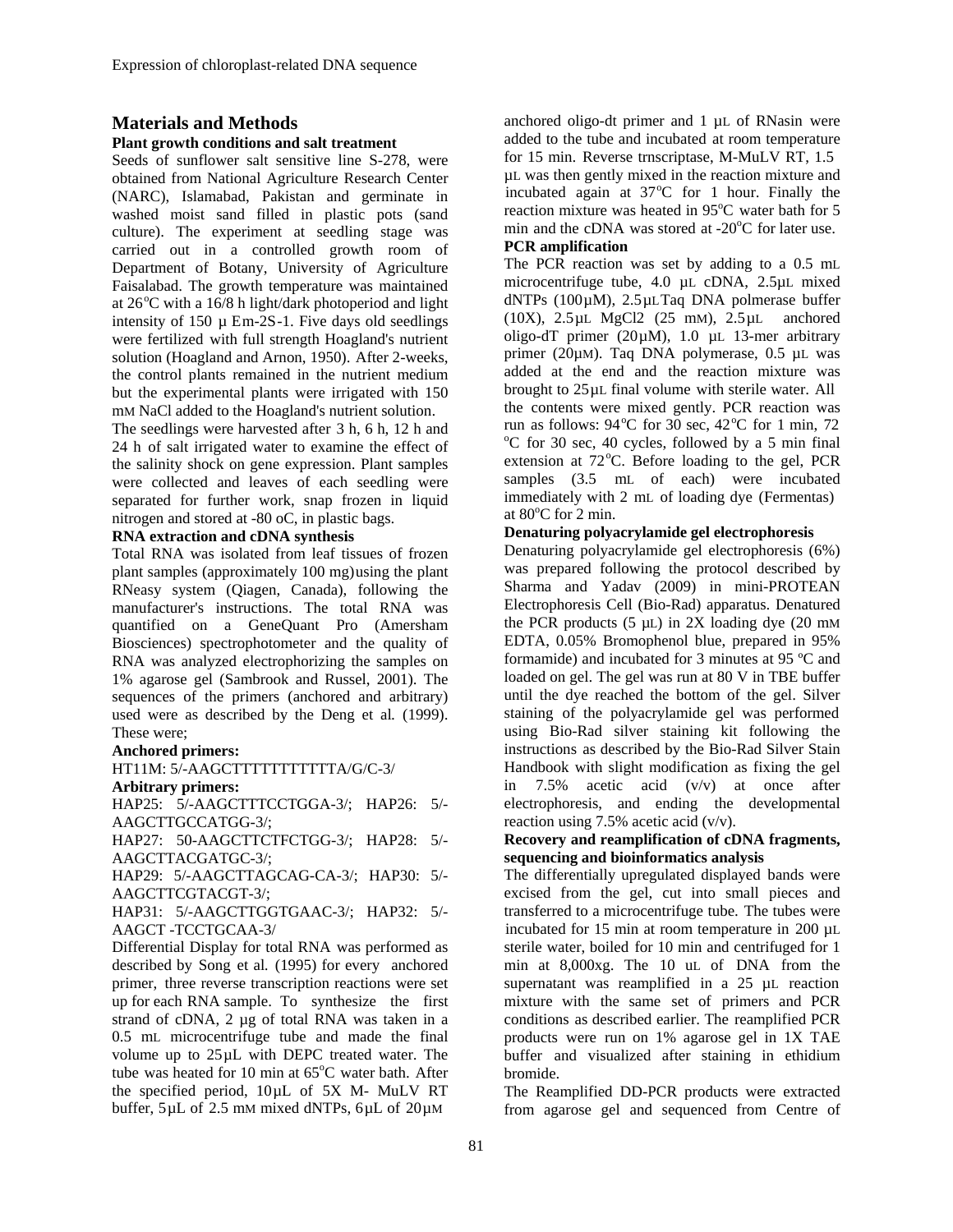Excellence in Molecular biology (CEMB), Lahore, Pakistan. The homology of the sequences was analyzed using BLAST (Basic Local Alignment Search Tool).

# **Results and Discussion**

### **Differential Display of sunflower DNA sequences**

Plants have the potential to survive under stress conditions through alteration in expression of specific genes (stress-responsive genes). The objective of the current study was to appraise the expression of gene/DNA sequences controlling the key metabolic processes of salt tolerance in sunflower *(Helianthus annuus)*. The identification of differentially expressed transcripts is a preliminary step for identification of specific genes and their regulatory elements leading to characterization of metabolic pathways predicted to be the responses of plants under salt stress.

The expression pattern of DNA sequences in salt sensitive cultivar of sunflower seedling both from control plant and from the treated ones after the NaCl treatment for various durations was comparatively analyzed. The Differential display was used to detect the fragments of gene/DNA sequences, expressed differentially under stress conditions. Total RNA was obtained from the leaves of NaCl treated (24 h) and untreated (0 h) seedlings of sensitive sunflower line. The amplified transcripts of RNA were separated by urea-PAGE (Fig.1) and visualized by silver staining (Deng et al 1999). Using the differential display method both the down- and up-regulated DNA sequences were isolated and characterized. Many stress downregulated genes have also been reported (Shinozaki and Yamaguchi-Shinozaki, 2000; Ramanulu and Bartels, 2002).

We isolated the cDNA fragments that were upregulated in the sensitive line. The objective of the study was to characterize the main affected site from salinity. The upregulated sequences may either be the genetic indicator of salt-toxicity or be the expression for the protective measures from salinity threat. Liu and Baird (2004) identified from *Helianthus annuus* (asteraceae) a gene, HaABRC5, reported to be upregulated in response to drought, salinity, and abscisic acid, using the same technique (differential display of mRNA transcripts). The full-length cDNA was found encoding 141 amino acids containing a ''bipartite nuclear targeting sequence" but showed no homology to any known genes from the database. Here, we investigated the upregulated sequences expressed under salt stress, so that to characterize the stress induced genes/ DNA sequences to understand the molecular mechanism of stress tolerance.

The upregulated differentially expressed bands were extracted from urea-PAGE gel and reamplified on

6% agarose gel as shown in the Fig. 2 (200 and 150bp sized reamplified DNA bands).



**Fig 1 A representative presentation of differential display (DDRT-PCR) from leaves of sensitive sunflower line, S-28. Lane1: 1 kb DNA ladder, Lanes 1, 3 and 5 represent the control samples (0 h). Lanes 2, 4, and 6 represent salinity stressed samples (24 h post-stressed), RT-PCR reaction were performed using anchored primers; A:3 (HT11C) and arbitrary primers; Hap:27, Hap:28 and Hap:29. cDNA fragments which appeared to be differentially expressed in treated samples are indicated by arrows.**



**Fig 2 A typical agarose gel representing the differentially expressed reamplified PCR products from sunflower leaves**: **Reamplification was done using the same primers as used for RT-amplification. Marker: 1 k b (10,000bp) DNA ladder (Fermentas) for which last band is of 250 bp.**

Expression of chloroplast-related DNA sequences differentially upregulated from salt sensitive sunflower line under saline conditions.BLAST search found only one cDNA fragment, cDNA6 SS-A3H28 ("SS" represents the sensitive sunflower line),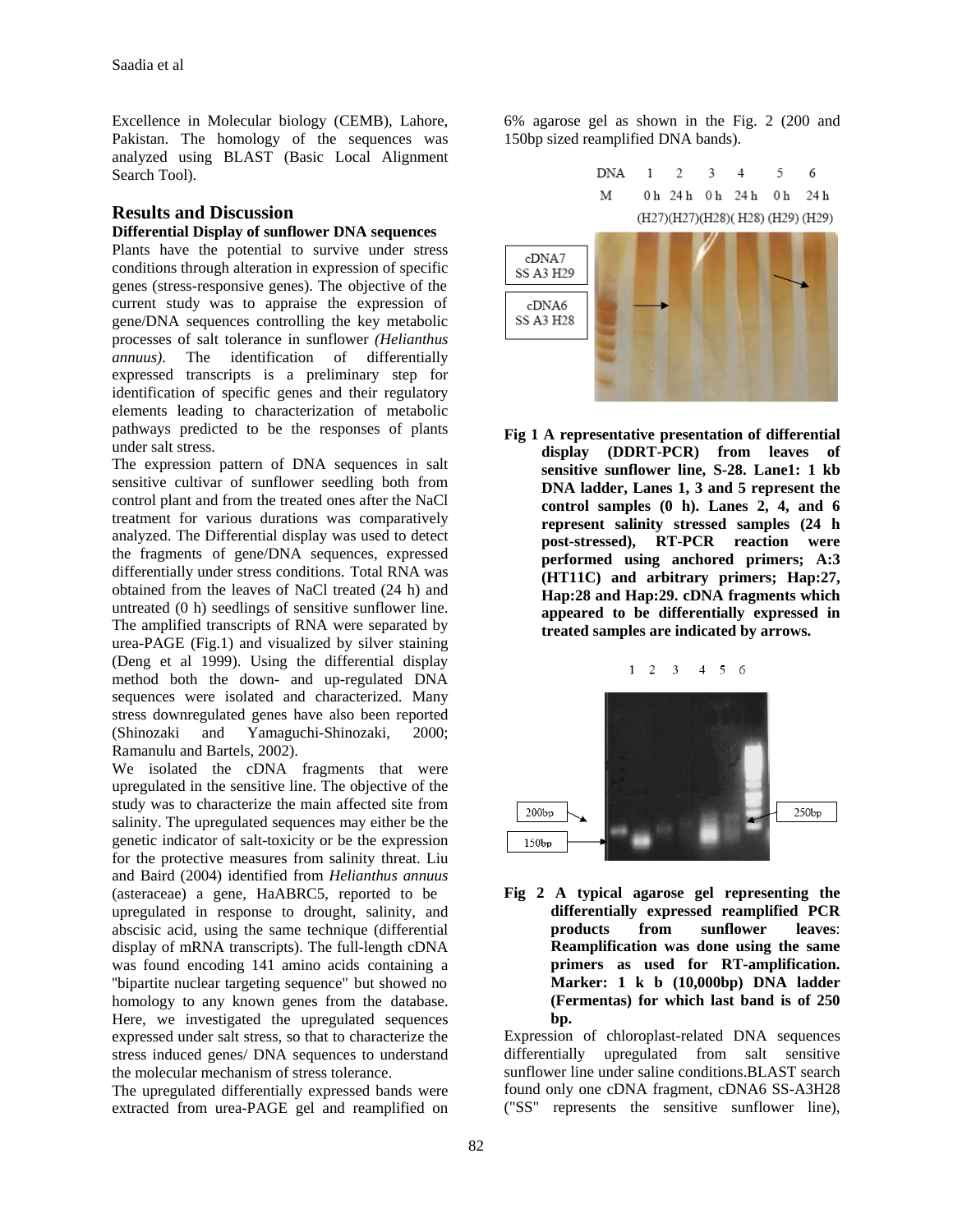| Accession  | <i>Description</i>                                                          | Max<br>score | Total<br>score | <b>Ouerv</b><br>coverage | Е<br>value | Max<br>identity |
|------------|-----------------------------------------------------------------------------|--------------|----------------|--------------------------|------------|-----------------|
| AP000423.1 | Arabidopsis thaliana chloroplast DNA, complete<br>genome, ecotype: Columbia | 200          | 200            | 65%                      | $3e-48$    | 85%             |
| AP009376.1 | Nasturtium officinale chloroplast DNA, complete<br>sequence                 | 189          | 189            | 55%                      | 7e-45      | 86%             |

**Table 1 The cDNA6 (SS-A3H28) sequence producing significant alignment with Brassicaceae family members** 

identified out of many differentially upregulated cDNA fragments for sensitive sunflower line, while rest of the fragments did not show any similarity to the known genes from the GenBank database. Only cDNA bands that were reproducible in three different replications were considered differential. We determined the sequence homology of the upregulated cDNA fragments with other plant sequences using the program BLASTN. The salt stress upregulated cDNA fragment showed sequence similarity to two of the members of Brassicaceae family; 85% homology to the *Arabidopsis thaliana*  chloroplast DNA and 86% homology to *Nasturtium officinale chloroplast DNA* (Table1).

The sequence homology has indicated the serious effects of salinity on the chloroplast region of plant cell affecting the most important process of cell's function, the photosynthesis. Along with the plant cell growth retardation, photosynthesis is the prime process affected by drought (Chaves, 1991) and salinity (Munns et al., 2006). The distorting effects have been either the result of decreased CO2 availability to stomata and mesophyll (due to diffusion imitation) (Flexas et al., 2004, 2007), and the alteration of photosynthetic metabolism (Lawlor and Cornic, 2002), or due to the oxidative stress. Oxidative stress encompasses multiple stress conditions (Chaves and Oliveira, 2004) that can affect the leaf photosynthetic machinery very critically (Ort, 2001). Using the differential display, Ansari and Lin (2011) cloned several genes for dehydration in *S. tarmariscina*. They isolated one of the genes, GenBank Accession No. DQ471954, upregulated during dehydration stress with 68% homology with a 18.3 kDa protein gene (TLP18.3 gene, At1g54780) from *Arabidopsis thaliana*  thylakoid lumen. The TLP18.3 gene was found with a domain of unknown function (DUF477), a family of uncharacterized proteins. To characterize the TLP18.3 gene, they found it to be up-regulated in *Arabidopsis thaliana* during dehydration and found localized into chloroplast organelle. It has been inferred that plant promptly respond to stress conditions by altering the gene expression of various regulatory metabolic processes, especially the photosynthesis.

Conclusively, the salt stress responsive transcript expression pattern study of sunflower leaf tissues

showed the earliest (24 h post salt treatment) effects of salt stress in the chloroplast part of the cell thus may affect the phenomenon of photosynthesis. The upregulated DNA sequences may have the ability to be used as genetic indicators for that particular stress response (salinity stress). This is a baseline study in this important area, which will serve to provide guidance for future research on the expression of salt tolerance genes in plants.

#### **Acknowledgement**

This work was supported by a grant to the Department of Botany, UAF, Pakistan from the Higher Education Commission of Pakistan (Research Grant, No: 20-403).

#### **References**

- Amtmann A, HJ Bohnert and RA Bressan, 2005. Abiotic stress and plant genome evolution: search for new models. Plant Physiology, 138:127-30.
- Ansari MI and TP Lin, 2011. *Arabidopsis thaliana*  thylakoid lumen 18.3 protein gene is upregulated during dehydration. Journal of Physiology and Pathophysiology, 2: 18-24.
- Athar H, A Khan and M Ashraf, 2008. Exogenously applied ascorbic acid alleviates salt-induced oxidative stress in wheat. Environmental and Experimental Botany, 63: 224-231.
- Bohnert HJ, Q Gong, P Li and S Ma, 2006. Unraveling abiotic stress tolerance mechanisms–getting genomics going. Current Opinion in Plant Biology, 9: 180- 188.
- Chaves MM, 1991. Effects of water deficits on carbon assimilation. Journal of Experimental Botany, 42: 1-16.
- Chaves MM and MM Oliveira, 2004. Mechanisms underlying plant resilience to water deficits: prospects for water-saving agriculture. Journal of Experimental Botany, 55: 2365- 2384.
- Connor DJ and AJ Hall, 1997. Sunflower physiology. In: Sunflower Technology and Production, Agronomy Monograph no. 35.
- Cushman, JC and HJ Bohnert, 2000. Genomic approaches to plant stress tolerance. Current Opinion in Plant Biology, 3: 117-124.